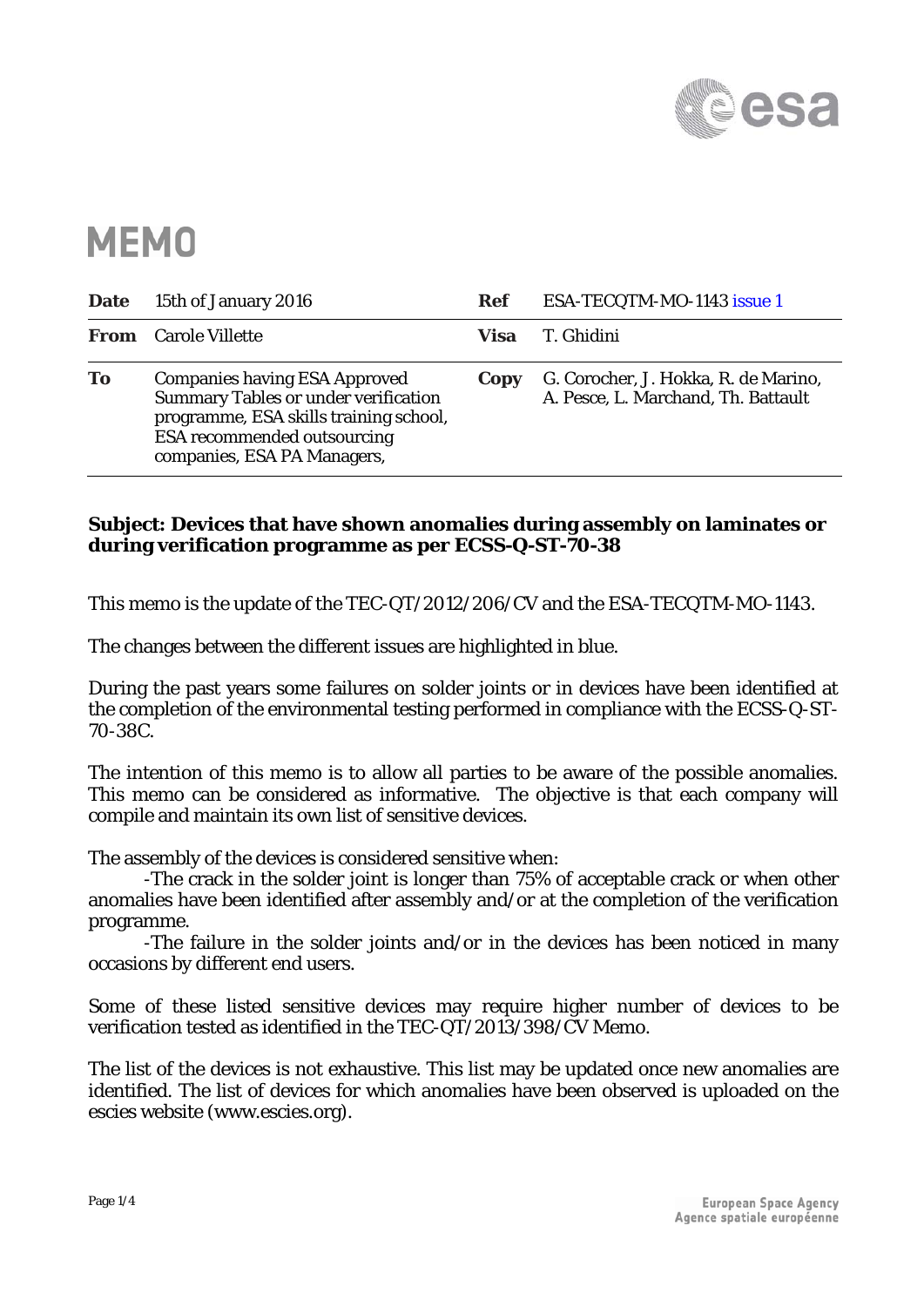

| <b>Component</b>            | Package                                                        | <b>Type of</b>                                                    | <b>Possible</b>                                                                                                                       | <b>Possible preventive</b>                                                                                                                                                                                                                                                                                                                                                                                                                                   |
|-----------------------------|----------------------------------------------------------------|-------------------------------------------------------------------|---------------------------------------------------------------------------------------------------------------------------------------|--------------------------------------------------------------------------------------------------------------------------------------------------------------------------------------------------------------------------------------------------------------------------------------------------------------------------------------------------------------------------------------------------------------------------------------------------------------|
|                             | type                                                           | failure                                                           | cause of the<br>failure                                                                                                               | action                                                                                                                                                                                                                                                                                                                                                                                                                                                       |
| Chip<br><b>Resistor</b>     | R1206,<br>R2010,<br>R2512                                      | Cracks in the<br>solder joint                                     | <b>CTE</b> mismatch<br>between PCB<br>and<br>component                                                                                | - To increase the stand off.<br>Such corrective action may<br>not be sufficient.                                                                                                                                                                                                                                                                                                                                                                             |
| Chip resistor<br>network    | <b>Resistor</b><br>network                                     | Cracks in the<br>solder joint                                     | <b>CTE</b> mismatch<br>between PCB<br>and<br>component                                                                                | - To increase the stand off.<br>Such corrective action may<br>not be sufficient.                                                                                                                                                                                                                                                                                                                                                                             |
| Chip<br>Capacitors          | Any of<br>ceramic of<br>type 2                                 | Crack in the<br>ceramic<br>initiated at the<br>end<br>termination | -Thermal<br>shock that may<br>be caused<br>during<br>pretinning<br>and or<br>assembly,<br>- Assembled<br>part having<br>been reworked | -Preparation and assembly<br>procedures to be compliant<br>to component<br>manufacturer<br>recommendations<br>(preheating of the board,<br>device and limited delta<br>temperature between iron<br>tip and component),<br>-Pretinning is not<br>recommended.<br>- Due to the sensitivity to<br>thermal shock ESA does<br>not accept rework to be<br>performed on such devices.<br>Therefore in case of non<br>conform solder joint the<br>device is changed. |
| Chip<br>capacitors          | <b>Size C1825</b><br>type 1 and<br>type 2 and<br><b>bigger</b> | Cracks in the<br>solder joint                                     | $-CTE$<br>mismatch                                                                                                                    | To increase the solder<br>stand off when possible.                                                                                                                                                                                                                                                                                                                                                                                                           |
| <b>Active</b><br>components | <b>LCCs</b>                                                    | Crack in the<br>solder joint                                      | <b>CTE</b> mismatch<br>between PCB<br>and<br>component                                                                                | -Degolding/pretinning and<br>soldering temperature used<br>need to be compliant to the<br>component manufacturer<br>datasheet to avoid damage<br>of the device,<br>- To increase the stand off<br>-Increase of stand off may<br>not be sufficient (risk of<br>poor wetting due to high<br>thermal dissipation),<br>-another possible<br>alternative is to solder the<br>device upside down and<br>add gull wing terminations                                 |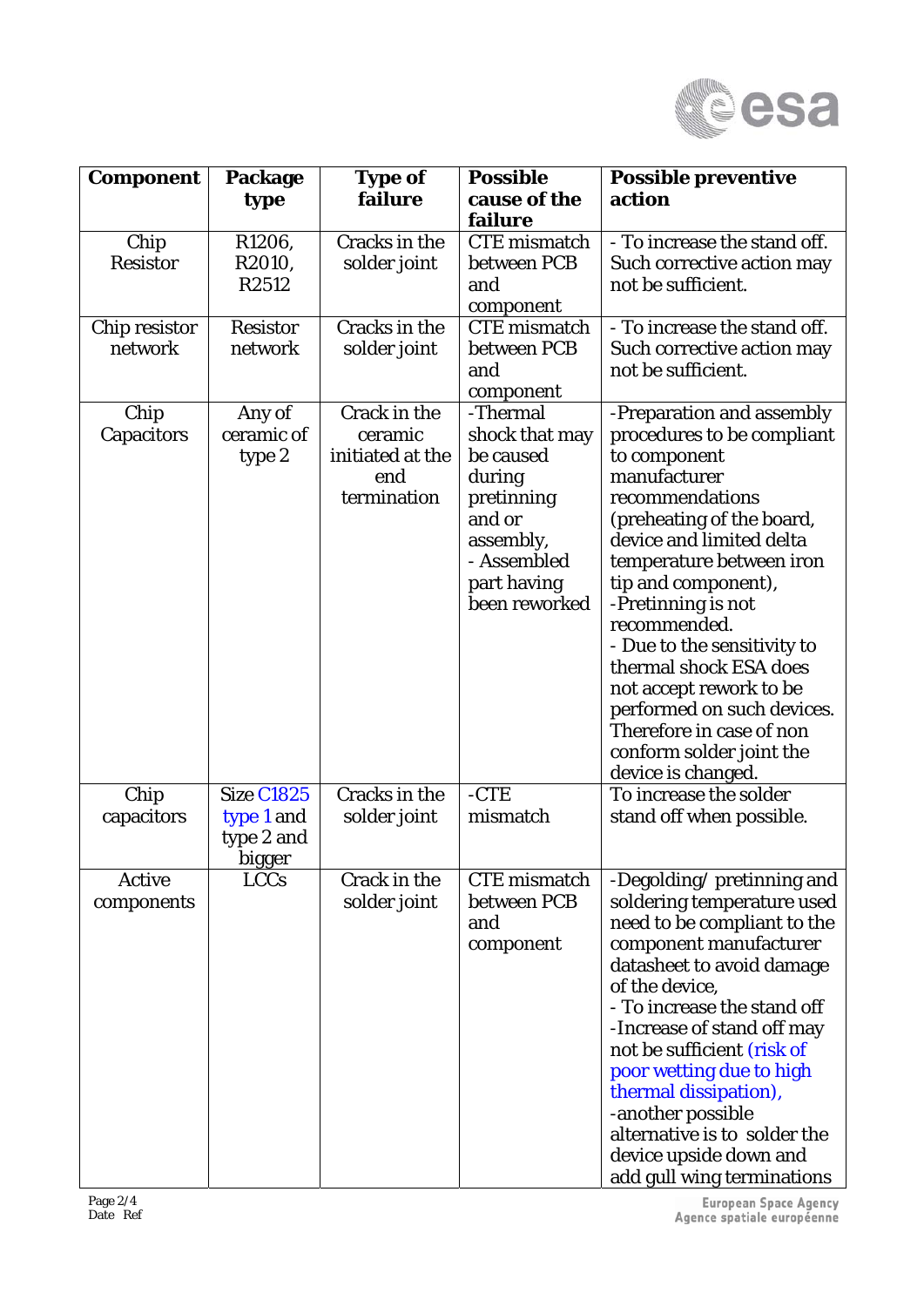

| Tantalum<br>capacitors | CWR06                                                                         | Crack in the<br>device. Crack<br>in the epoxy<br>between the<br>tantalum and<br>the terminal. | Component<br>technology                                                                                                                                                                       | (need of verification in<br>compliance with ECSS). In<br>this case the change of<br>solder footprint is needed.<br>- To solder upside down<br>and have long wiring<br>implemented.<br>-It is recommended to use<br>TAJ/CWR packages as<br>these parts are less<br>sensitive to package<br>damage.<br>- To avoid not needed<br>thermal stress on the |
|------------------------|-------------------------------------------------------------------------------|-----------------------------------------------------------------------------------------------|-----------------------------------------------------------------------------------------------------------------------------------------------------------------------------------------------|-----------------------------------------------------------------------------------------------------------------------------------------------------------------------------------------------------------------------------------------------------------------------------------------------------------------------------------------------------|
|                        |                                                                               |                                                                                               |                                                                                                                                                                                               | device (e.g. pretinning)                                                                                                                                                                                                                                                                                                                            |
|                        | <b>SMDs</b><br>(SMD0.5,<br>SMD1,<br>SMD <sub>2</sub> ,<br>SMD <sub>5</sub> C) | Crack in the<br>ceramic                                                                       | <b>CTE</b> mismatch<br>between PCB<br>and<br>component                                                                                                                                        | -Procurement of package<br>with leaded terminations.<br>- Assembly upside down<br>using thermal adhesive and<br>addition of wires or<br>ribbons. This alternative<br>needs to be verification<br>tested in compliance with<br><b>ECSS</b> . This configuration<br>may not be adapted for<br>high thermal dissipation<br>need.                       |
|                        | SMDs with<br>ribbons<br>assembled<br>upside<br>down                           | Crack in the<br>ceramic                                                                       | Component<br>construction                                                                                                                                                                     | -Minimum degolding and<br>pretinning temperature to<br>be applied<br>-Soldering with hot air the<br>ribbons onto the terminals.                                                                                                                                                                                                                     |
| Oscillator             | JLCC4<br>with<br>bottom<br>brazed<br>terminals                                | Crack in the<br>solder joint                                                                  | <b>CTE</b><br>mismatch/<br>component<br>design<br><b>Failure due to</b><br>excessive<br>stiffeness in<br>the leads that<br>does allow any<br>stress relief<br>during<br>environmental<br>test | -To wire the connection<br>(functional impact shall be<br>evaluated)<br>-Use of an alternative<br>package                                                                                                                                                                                                                                           |
| <b>Stacked</b>         | SOP from                                                                      | -Crack in the                                                                                 | <b>CTE</b>                                                                                                                                                                                    | -The parts can be procured                                                                                                                                                                                                                                                                                                                          |